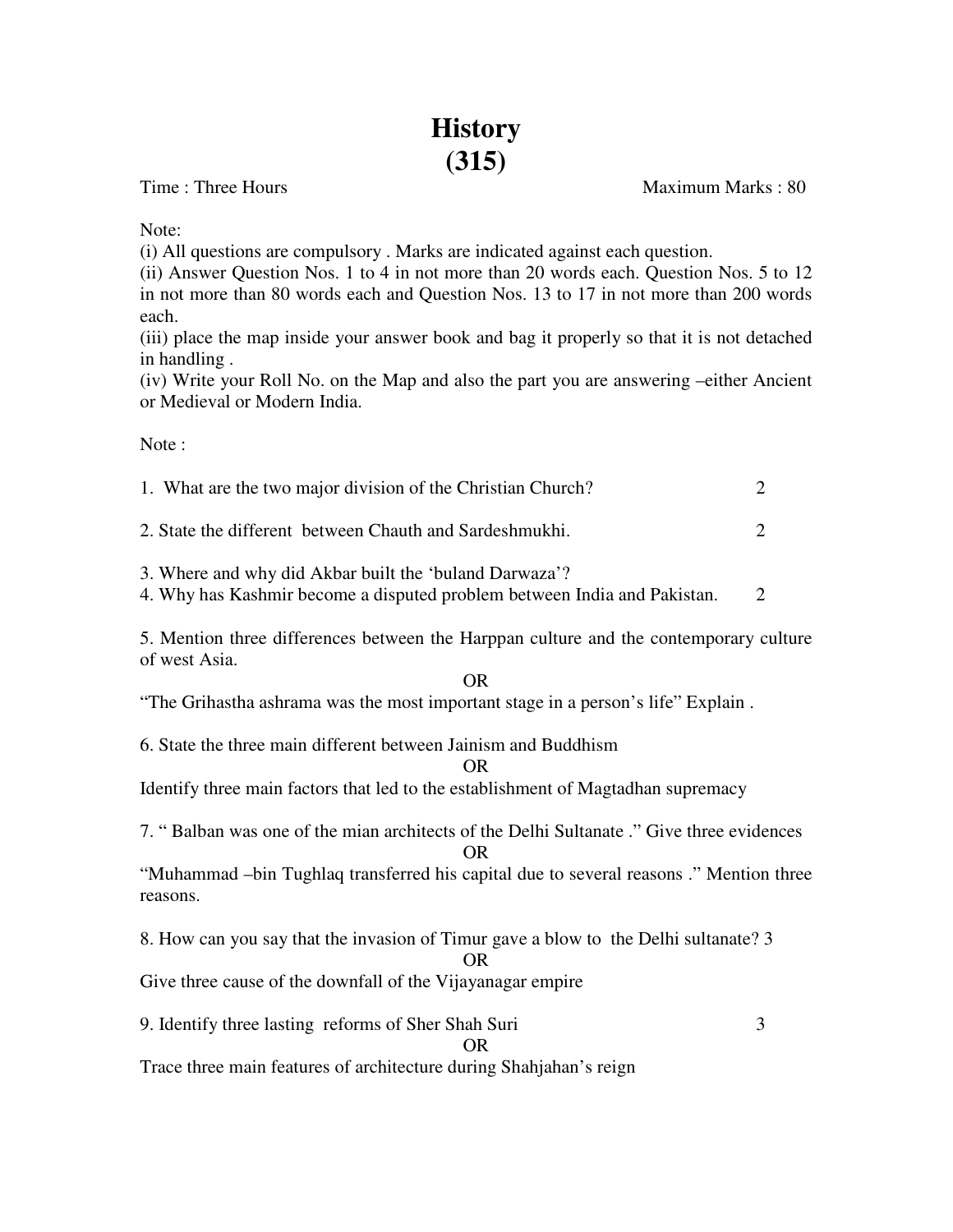10. Mention three main features of Akbar's Rajput Policy. 3.

State three main factors which led to the annexation of Bijapur and Golconda by Aurangzeb.

OR

11. "When an Indian State signed a Subsidiary Alliance, lit virtually signed away its independence." Why?

OR

How did the British drain India's wealth to England ? Give three measures adopted by them.

12. State three objectives of the Theosophical Society.

OR

Mention three measures taken by the social reformers to uplift the position of women in Indian society.

13. How was the social and religious life of the people under the Guptas affected by the revival of Brahmanism?

#### OR

Assess the contribution of Ashok which made him a unique ruler.

14. Evaluate the contribution of Indians in the fields of sculpture and architecture OR

Assess the contribution of ancient Indians in the fields in sculpture and architecture

15. Trace the main features of the social the during the Mughal period .

OR

State the salient features of Mughal painting .

16. How did Gandhiji convent the national movement into a mass movement ?

### OR

Discuss the changes in the army organisation and in the public services after 1857.

17. Evaluate the role of Lala Lajpat Rai or Annie Basant in the freedom struggle.

OR

" Planning has resulted in the significance growth of Indian economy. " Justify.

18. On the given outline map of India show the following: (1) Ancient India : Lothal, Lumini, Rajgir, Pragyag, Bairat, Sanchi, Tanjor and Madura